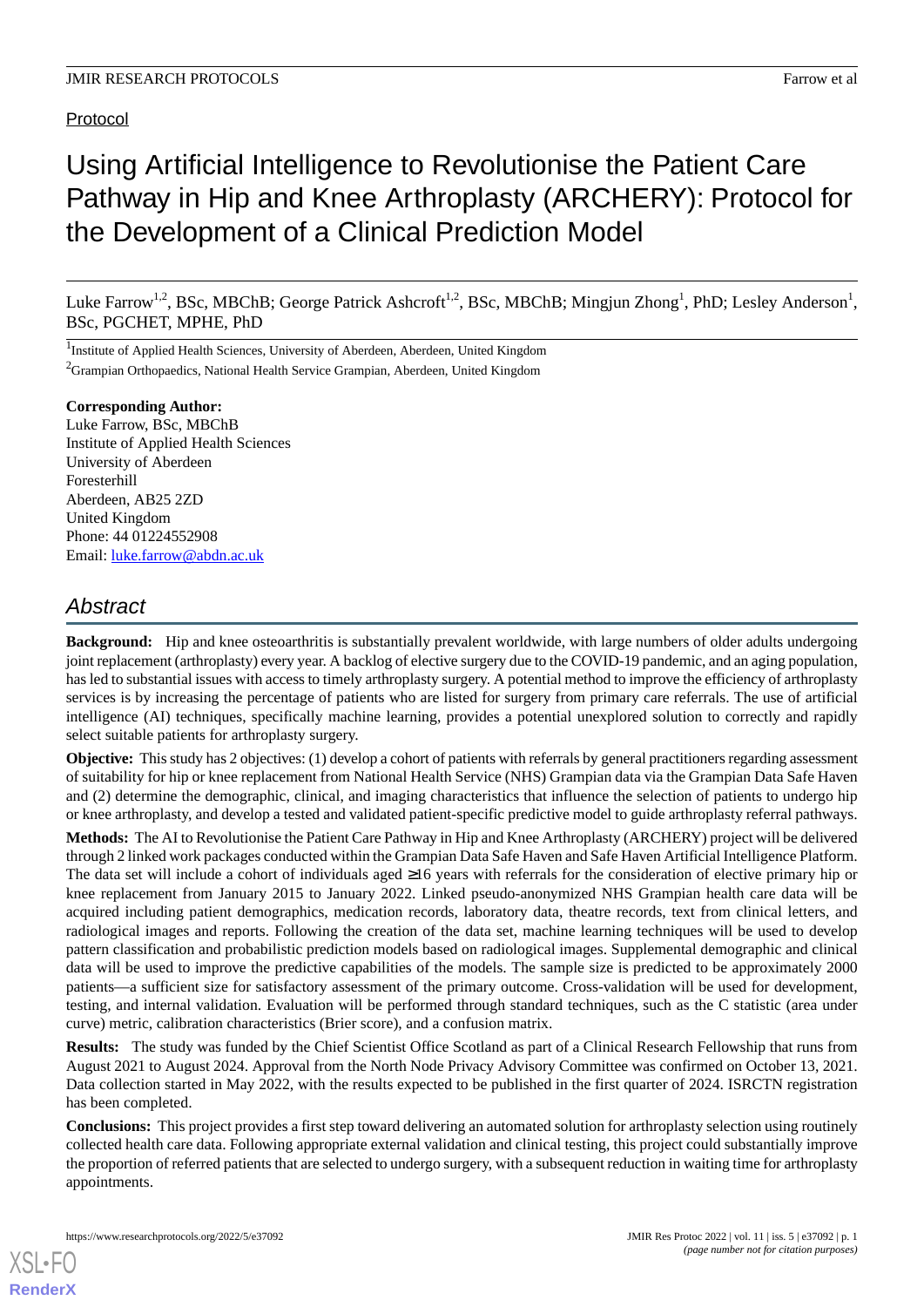**Trial Registration:** ISRCTN Registry ISRCTN18398037; https://www.isrctn.com/ISRCTN18398037 **International Registered Report Identifier (IRRID):** PRR1-10.2196/37092

*(JMIR Res Protoc 2022;11(5):e37092)* doi: [10.2196/37092](http://dx.doi.org/10.2196/37092)

#### **KEYWORDS**

orthopedics; prediction modelling; machine learning; artificial intelligence; imaging; hip; knee; arthroplasty; health care; patient care; arthritis

# *Introduction*

## **Background**

Hip and knee osteoarthritis (OA) is a common and disabling condition that predominantly affects the older population. Within Scotland, the prevalence of OA among people aged >45 years is approximately 10% and 17% for hip and knee OA, respectively [[1\]](#page-5-0). The associated pain and loss of function can be so severe that over 10% of patients report their health state as being "worse than death" [\[2](#page-5-1)]. Joint replacement or "arthroplasty" provides a very successful method of improving symptoms for those with end-stage OA [[3\]](#page-5-2). However, there are substantial current waiting times for surgery across the United Kingdom, and it is often difficult for nonspecialists such as general practitioners (GPs) to determine who might benefit from operative intervention.

Programs such as Active Clinical Referral Triage have attempted to address this problem through senior clinical decision-making instead of triage. However, this is labor and time intensive, with hospital consultants challenged by the difficulty of accessing and integrating the wealth of available, routinely collected health care data. Artificial intelligence (AI) provides a new, exciting, and hitherto unexplored technology to address these problems, with the potential to rapidly, and correctly, prioritize patients for arthroplasty. The ability to include automated analysis of radiological images into predictive models is particularly unique and may be of great benefit in this clinical context. The automated stratification of patients based on routine electronic health data could streamline referrals and reduce waiting lists through improved system efficiency.

The potential of AI techniques to address the current challenges of arthroplasty service provision is particularly important given that the number of people with end-stage OA continues to rise alongside an aging population [\[4](#page-5-3)]. In 2019, over 15,000 hip and knee arthroplasty operations were performed in Scotland alone [[5\]](#page-5-4), with an anticipated increase of over 100% for both primary total knee arthroplasty and total hip arthroplasty in the United Kingdom from 2005 to 2030 [[6\]](#page-5-5). As a result, the numbers of revision total knee arthroplasty and total hip arthroplasty are expected to rise by over 300% [[6\]](#page-5-5), placing even greater demand on arthroplasty services.

Current service demand levels are already placing a substantial strain on the National Health Service (NHS). Many trusts throughout the United Kingdom set arbitrary thresholds for patient-reported outcome measures (PROMs) or BMI to limit arthroplasty referrals, despite evidence that current thresholds are likely inappropriate and exclude patients who would benefit from surgery [[7,](#page-5-6)[8](#page-5-7)]. Furthermore, over 61% of patients still

currently wait between 3-9 months for clinical review prior to surgery (unpublished Scottish national survey data), with significant increases expected in the future due to service disruption and the backlog associated with the COVID-19 pandemic [\[9](#page-5-8)].

In addition, there are major difficulties for nonspecialists in determining who may benefit from operative intervention, as the majority of patients lie in the middle of the clinical need curve. As a consequence, less than 50% of new patients seen in an arthroplasty clinic are deemed suitable for surgery (unpublished Scottish national survey data). The resulting prolonged waiting times for review and subsequent surgery then have a negative impact on patient health [[10\]](#page-5-9) and potentially create greater strain on primary care and physiotherapy services. These negative changes that occur during the preoperative period also significantly impact the potential health gains imparted following hip and knee arthroplasty surgery, with greater deterioration seen for those with longer wait times [[11\]](#page-5-10). The subsequent lower levels of physical activity may have long-term, wide-ranging implications for general health and well-being [[12\]](#page-5-11), with a significant associated economic and societal impact [[13\]](#page-6-0).

These adverse consequences stem from an inability to correctly and rapidly select suitable patients for surgery; therefore, a new method of streamlining arthroplasty referrals to reduce wait times is urgently needed. In this paper, we will build upon the work done within Scotland through the Active Clinical Referral Triage toward providing a personalized and precise arthroplasty service. The use of AI and machine learning techniques within orthopedics is an expanding field and provides an excellent method of analyzing integrated data from multiple clinical information sources, such as those required to improve arthroplasty care pathways. By transforming the way that arthroplasty services are delivered, timely access to appropriate and cost-effective care could be achieved, thus reducing complications and improving long-term physical function with a substantial impact on key stakeholders.

#### **Primary Objectives**

- 1. Develop a cohort of patients with referrals by GPs regarding assessment of suitability for hip or knee replacement, and collect laboratory, clinical, and imaging data from NHS Grampian via the Grampian Data Safe Haven (DaSH).
- 2. Determine the demographic, clinical, and imaging characteristics that influence the selection of patients to undergo hip or knee arthroplasty, and develop a tested and validated patient-specific predictive model to guide arthroplasty referral pathways.

 $XS$ -FO **[RenderX](http://www.renderx.com/)**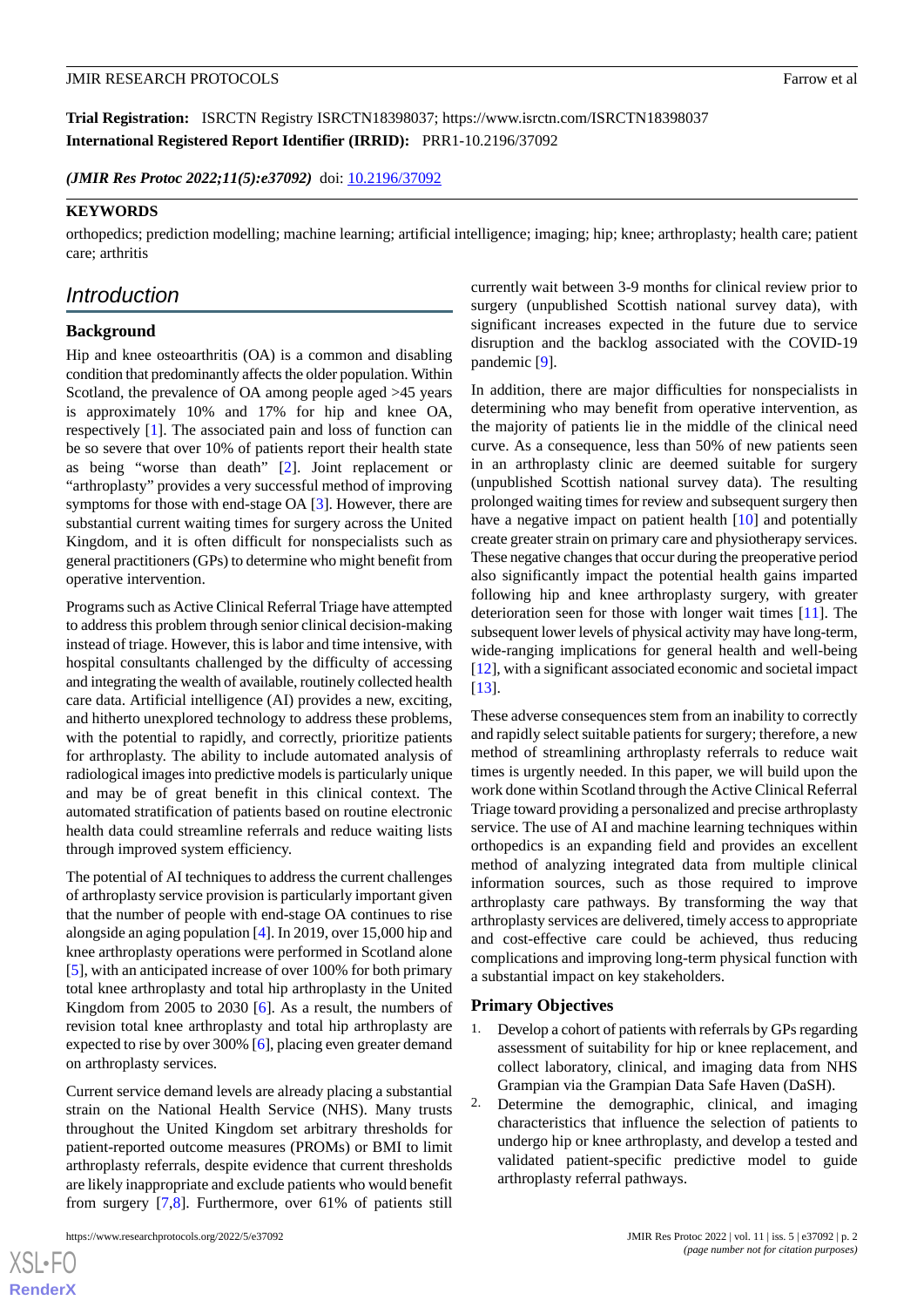# *Methods*

The AI to Revolutionise the Patient Care Pathway in Hip and Knee Arthroplasty (ARCHERY) project will be conducted through 2 linked work packages designed to deliver on the project objectives.

# **Work Package 1: The Definition of a Grampian Regional Data Source and the Establishment and Validation of a Linked Orthopedic Health Care Data Set Using Routinely Collected Data**

The first work package will use ready to access local regional data from NHS Grampian that combines routine administrative data systems with enriched local data. Similar linked data sets have been used extensively by the team at the Aberdeen Centre for Health Data Science, within which the candidate will be hosted. Techniques for data access and processing are described in detail later in the protocol. Patient demographic information (Standard Morbidity Record 01 [SMR01]), medication records (prescribing information system), laboratory data (Apex hematology and biochemistry), COVID-19 data, theatre records (Centricity Opera) and PROMs (local PROMs database) will be used to develop the core algorithms using combinations of the relevant clinical codes (eg, International Classification of Disease 10th Revision [ICD-10] or Office of Population Censuses and Surveys Classification of Interventions and Procedures version 4 [OPCS-4]). SMR01 and theatre records (Centricity Opera) will provide the main resource for identifying joint replacement through the relevant ICD-10 codes. Unstructured (eg, free text) information in clinical letters and radiology image data will be used to validate and enhance these detailed characterizations. Risk factors and outcome measure algorithms will also be developed and validated against electronic clinical records.

Clinical knowledge of the key parameters involved in surgeon decision-making regarding patient selection for arthroplasty operations, as well as a planned systematic review, will aid variable selection. Given the standardization of referrals through the national Scottish Care Information Gateway system and the widespread similarities in approach to joint replacement selection throughout the United Kingdom, the use of Grampian regional data should produce a model that is widely applicable. Furthermore, we will use the close links between the Industrial Centre for Artificial Intelligence Research in Digital Diagnostics (iCAIRD) sites in Aberdeen and Glasgow to ensure that all data sources used have relevance regarding potential future suitability for national application.

Subsequent operation and automation of these techniques will allow for systematic and reproducible approaches to characterize the key clinical features of the data that are relevant to orthopedics. The algorithms created will then be scaled and used to appropriately categorize and construct a linked data set, covering all relevant hospital episode data on patients with orthopedic referrals, that will be used in work package 2.

# **Work Package 2: The Development of a Clinical Prediction Model to Help Guide Arthroplasty Selection**

Using the cohort developed in work package 1, probabilistic and classification machine learning will be conducted through statistical analysis software programs (Rstudio [Rstudio PBC], Python, and Tensorflow [Google]) to predict whether or not a patient would be selected to undergo surgery based on preoperative clinical data (including imaging data and reports, clinical letters [through natural language processing], patient health care information, and PROMs). This will also include information about the patients'likelihood of having a successful outcome, both in terms of functional improvement and avoidance of complications.

The machine learning models will use data from the predictive variables that were isolated from the preoperative routine health care data and described in work package 1. Pretrained convolutional neural networks (a type of machine learning categorized as deep learning) will be used for X-ray images to significantly increase generalizability, with the X-ray images providing the foundation for model creation. To facilitate model training, development, and internal validation, we will use k-fold cross-validation, allowing all data to be used for testing and internal validation purposes without sample attrition.

# **Model Output**

The machine learning model will create 2 types of output for the primary outcome–a classification model, where the output is a discrete binary selection, and a probabilistic model. This will provide different possibilities for future clinical application depending on key stakeholder input; the algorithm could either be used as an adjunct in the patient-GP clinical discussion and decision-making process regarding referral or as a postreferral triage system, where patients are stratified to see different orthopedic specialists based on their predicted suitability for surgery.

# **Data Access and Processing**

The project will be performed within the remit of the Grampian DaSH. This is located within the Aberdeen Centre for Health Data Science, which has considerable expertise and experience working across local, regional, and national systems for projects. Study outcomes of the proposed work will be shared through social media engagement, dissemination at relevant conferences, and publication.

Safe processing of NHS patient data using AI will be provided through collaboration with iCAIRD—a pan-Scotland collaboration of 15 partners, including the Universities of Aberdeen and Glasgow, and a world-class center of excellence for AI application to health care within Scotland. The project will use the iCAIRD Safe Haven Artificial Intelligence Platform located within the NHS domain to perform the machine learning analysis.

Although individual patient data cannot be shared, the metadata and information about the data access procedure and the data extraction methods will all be shared through online repositories (eg, GitHub).

 $XS$ -FO **[RenderX](http://www.renderx.com/)**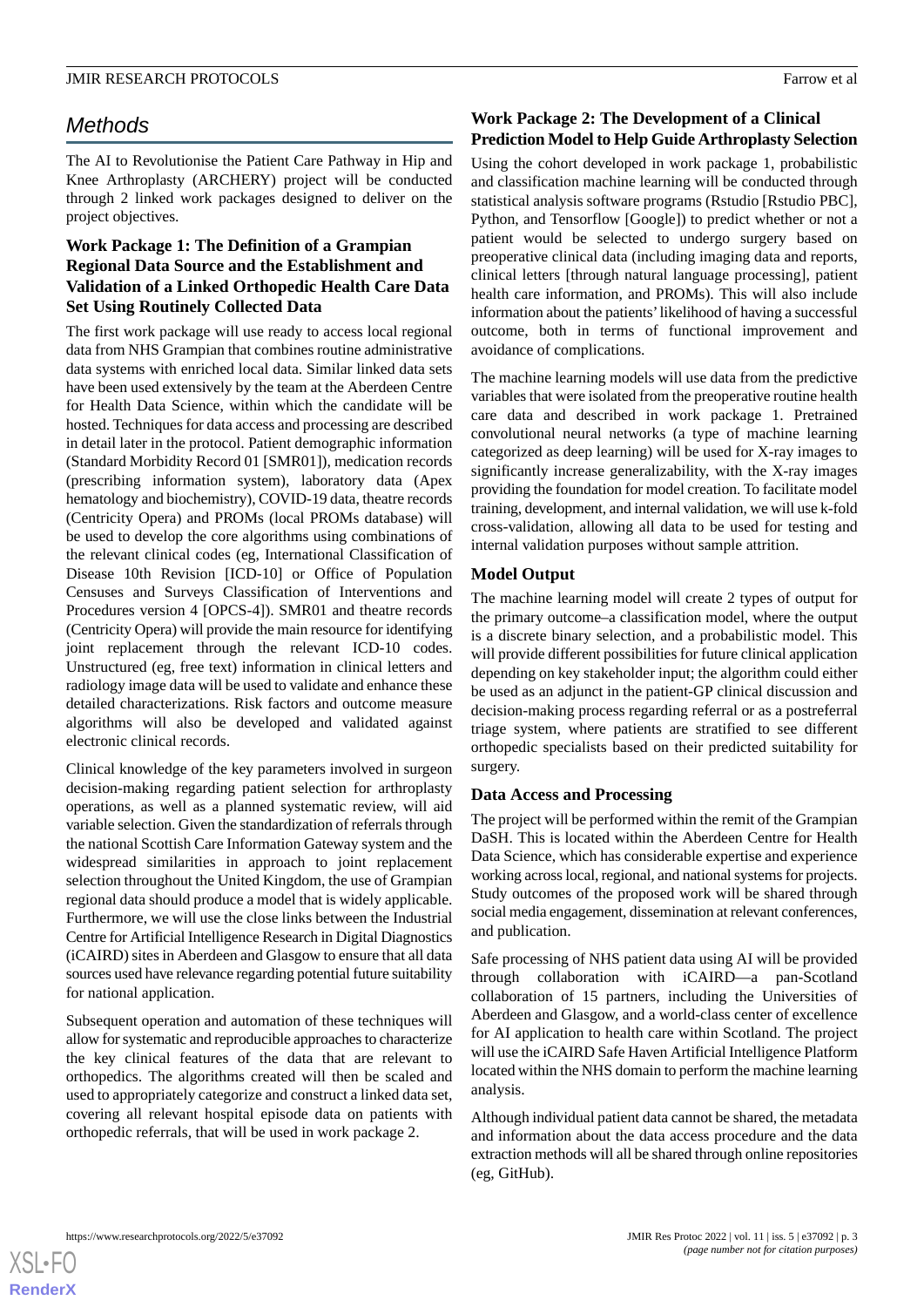# **Recruitment**

There will be no direct participant recruitment for this study. Unconsented, pseudo-anonymized data will be used. Inclusion criteria are defined as individuals aged ≥16 years who have been referred for the consideration of elective primary hip or knee replacement within NHS Grampian from January 2015 to January 2022. This cohort will be generated from Scottish Care Information–stored referral letters by identifying the patients who have been referred to elective orthopedic services within NHS Grampian and have the words "*hip" OR "knee" AND "arthritis" OR "pain"*(including stemming: eg, "osteoarthritis") as free text information contained within the referral letter. This process will occur prior to data access by the study team. Exclusion criteria are defined as the following: individuals who have undergone revision hip or knee arthroplasty, arthroplasty at another site, or unicompartmental knee replacement; individuals who have undergone hip or knee replacement for trauma (hip fracture or distal femoral fracture); and individuals who have undergone operative management outside of NHS Grampian.

The research team will have no access to patient identifiers, such as name, date of birth, or Community Health Index. No identifiers will leave the NHS server. Identifiable data will be stored in DaSH on an NHS server with access restricted to NHS Health Intelligence analysts and approved DaSH analysts (with NHS Grampian honorary contracts).

Deidentified data (ie, data without patient identifiers) will be stored on a dedicated DaSH secure server with access to the data restricted to the named, approved DaSH staff who will prepare the data.

Access to the anonymized data will be via virtual private network, as per DaSH processes, and within a secure analytics platform using restricted access to high power computer clusters. The computers used will have limited access measures in place via usernames and passwords.

The project has a DaSH data management plan, which provides details of how the data will be transferred, managed, stored, and accessed [\(Multimedia Appendix 1](#page-5-12)).

Data linkage and management will be completed in DaSH using accredited procedures to collect, link, and pseudo-anonymize the electronic data and enable users to securely access the anonymized data and back up and recover data. The data linkage plan for the project is displayed in [Multimedia Appendix 2.](#page-5-13)

The legal basis for processing unconsented personal data is covered by the condition set out in Article 6 (1) (e) of General Data Protection Regulation (GDPR) [\[14](#page-6-1)]: "[the condition for] processing [personal data is that it] is necessary for the performance of a task carried out in the public interest or in the exercise of official authority vested in the controller" (ie, processing is necessary for the University's public interest task of conducting research).

The basis for the processing of sensitive personal data is outlined in Article 9 (2) (j) of GDPR [[14\]](#page-6-1): "processing is necessary for archiving purposes in the public interest, scientific or historical research purposes or statistical purposes."

 $XS$  • FO **[RenderX](http://www.renderx.com/)**

#### **Sample Size**

Sample size will be set by the number of patients that have sufficient data available; this is anticipated to be approximately 2000 patients from an initial screening of the records. It has previously been noted that over 90% accuracy can be achieved with a minimum of 500 samples when considering the development of convolutional neural networks, and accuracy increases with the size of the training cohort [\[15](#page-6-2)].

Using the guidance for binary clinical prediction models provided by Riley et al [[16\]](#page-6-3), we anticipate that this sample size will:

- 1. Estimate the overall outcome proportion with sufficient precision, which required a sample size of 384 with an outcome proportion of 0.5 and a margin of error of 0.05.
- 2. Target a small mean absolute prediction error, which required a sample size of 1890 with 20 candidate predictors, an outcome proportion of 0.5, and a mean absolute prediction error of 0.050.
- 3. Target a shrinkage factor of 0.9, which required a sample size of 800 with an  $R^2$  value of 0.2 [\[17](#page-6-4)], 20 candidate predictors, and a target *S* value of ≥0.9.
- <sup>4</sup> Target a small optimism of 0.05 in the apparent  $R^2$  value, which required a sample size of 36 with an anticipated  $R^2$ value of 0.2, an outcome proportion of 0.5, a maximum  $R^2$ value of 0.75, and 20 candidate predictors.

## **Analysis**

First, descriptive analyses of the generated cohort will be performed to evaluate the base characteristics, including the assessment of any missing data. The type and size of missing data will determine whether any formal data imputation techniques are required. If necessary, this will be done using multiple imputations by chained equations. Data fields with large volumes of missing data will be assessed using complete case analysis.

Univariable analyses will be performed to assess the association between the final included variables and outcomes. *t* tests and Mann-Whitney *U* tests will be used for parametric and nonparametric continuous data, respectively, and chi-square tests will be used for categorical data. In all tests, *P*<.05 will denote significance. The results will be reported with 95% CI.

Initial model development will consist of the use of raw imaging data alone, followed by sequential inclusion of variables deemed to be important from the univariable analyses and background clinical knowledge identified from key literature searching.

Multiple models will be generated, with evaluation performed through standard techniques such as the C statistic (area under curve) metric, calibration characteristics (Brier score), and a confusion matrix. The model that performs best against these domains will be chosen. A κ index will be used to compare the ability of the machine learning algorithms to detect severe arthritis requiring joint replacement against human observers using an observer-defined clinical categorization tool (Kellgren-Lawrence grading). Heat maps will be generated as part of the machine learning output to identify the areas of the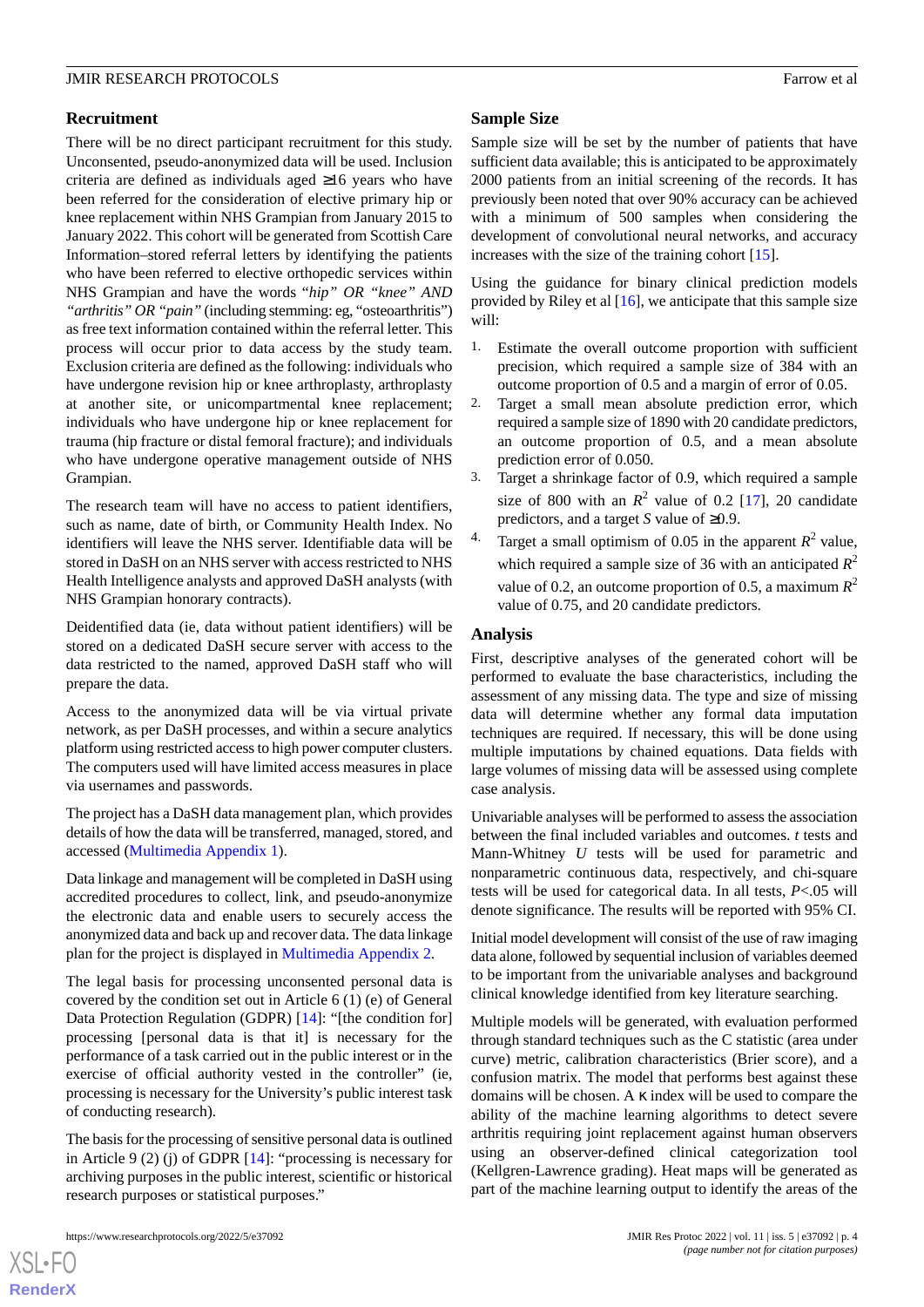included images that have contributed primarily to model classification using a technique called class activation mapping.

All analyses will be performed using R statistical software (R Foundation for Statistical Computing) as a base program, with additional input from other programs, such as Tensorflow and Python, as required.

## **Ethics Approval and Conduct**

Informed consent has not been sought, which is consistent with other studies performing retrospective review of pseudo-anonymized health data. The chief investigator and staff involved with this study will comply with the requirements of the GDPR [[14\]](#page-6-1) and Data Protection Act 2018 [\[18](#page-6-5)] with regards to the collection, storage, processing, and disclosure of personal information and will uphold the Act's core principles.

The data will be managed by DaSH, the accredited regional safe haven for NHS Grampian, and in accordance with existing Caldicott and Research Ethics Committee approvals for DaSH. Linkage and anonymization will follow standard, approved, and accredited protocols and will be undertaken by DaSH staff.

The research team will undertake appropriate information governance training before gaining access to a dedicated DaSH research analytics platform.

Approval from the North Node Privacy Advisory Committee was confirmed on October 13, 2021 [\(Multimedia Appendix 3\)](#page-5-14). This covers approvals from the following organizations: NHS Grampian Caldicott Guardian, Research Ethics Committee, NHS Grampian Research & Development, NHS Grampian Information Governance, and University of Aberdeen Research Governance.

All data, reports, and other records will be used in a manner designed to maintain participant confidentiality. The study will be conducted in accordance with the 1964 Helsinki declaration and its later amendments.

The chief investigator and staff involved with this study will not disclose or use the study data for any purpose, other than for the work described in this protocol and related documentation.

# *Results*

The study was funded by the Chief Scientist Office Scotland as part of a Clinical Research Fellowship that runs from August 2021 to August 2024.

Data collection started in March 2022, with the results expected to be published in the first quarter of 2024. ISRCTN registration has been completed (number 18398037).

The conduct and reporting of the study will be in-line with the Transparent Reporting of a Multivariable Prediction Model of Individual Prognosis or Diagnosis–Artificial Intelligence (TRIPOD-AI) statement, which is currently in the final stages of development [\[19](#page-6-6)].

# *Discussion*

# **Expected Findings**

We anticipate the development of an automated internally validated algorithm from routine health data that will provide a first step toward improving the selection of patients for referral to undergo hip and knee arthroplasty surgery.

This new pathway will help to maximize efficiency through improved quality of care and reduced administrative burden for clinical staff. This is particularly important in the context of the COVID-19 pandemic that has already seen substantial increased pressure placed on arthroplasty services.

#### **Comparisons to Prior Work**

Other clinical research within this area is very limited. Many trusts throughout the United Kingdom set arbitrary thresholds for PROMs or BMI to limit arthroplasty referrals, despite evidence that current thresholds are likely inappropriate and exclude patients that would benefit from surgery.

## **Strengths and Limitations**

The strengths of this study include the availability of substantial volumes of relevant clinical data through the creation of a regional linked data set. The use of machine learning analysis and, particularly, the inclusion of clinical imaging data within a predictive model are novel and provide potential for improvement over pre-existing techniques. The development of automated systems using routine health data will ensure minimal additional burden and maximize cost-efficiency.

Limitations include the use of retrospective data collection, which limits the scope and type of information collected, as well as the need for further evaluation and development before use in clinical practice can be considered.

#### **Future Directions**

Once developed, the prediction model will have to undergo external validation to ensure it retains its potential utility outside of NHS Grampian data. This will likely take place using the federated iCAIRD network, which would allow the deployment of the developed model algorithms to use NHS Greater Glasgow and Clyde data without the need for any data transfer out of the local safe haven environment.

The externally validated model will then be required to undergo assessment regarding the potential impact on clinical practice, ideally through a randomized controlled trial design. Input from key stakeholders, such as those in primary care, will be integral to ensuring that any model maximizes the potential for clinical impact through application at the correct stage of the patient journey.

Once in clinical practice, continual evaluation and further development of the model will be required to ensure that a high level of clinical applicability across populations is maintained.



**[RenderX](http://www.renderx.com/)**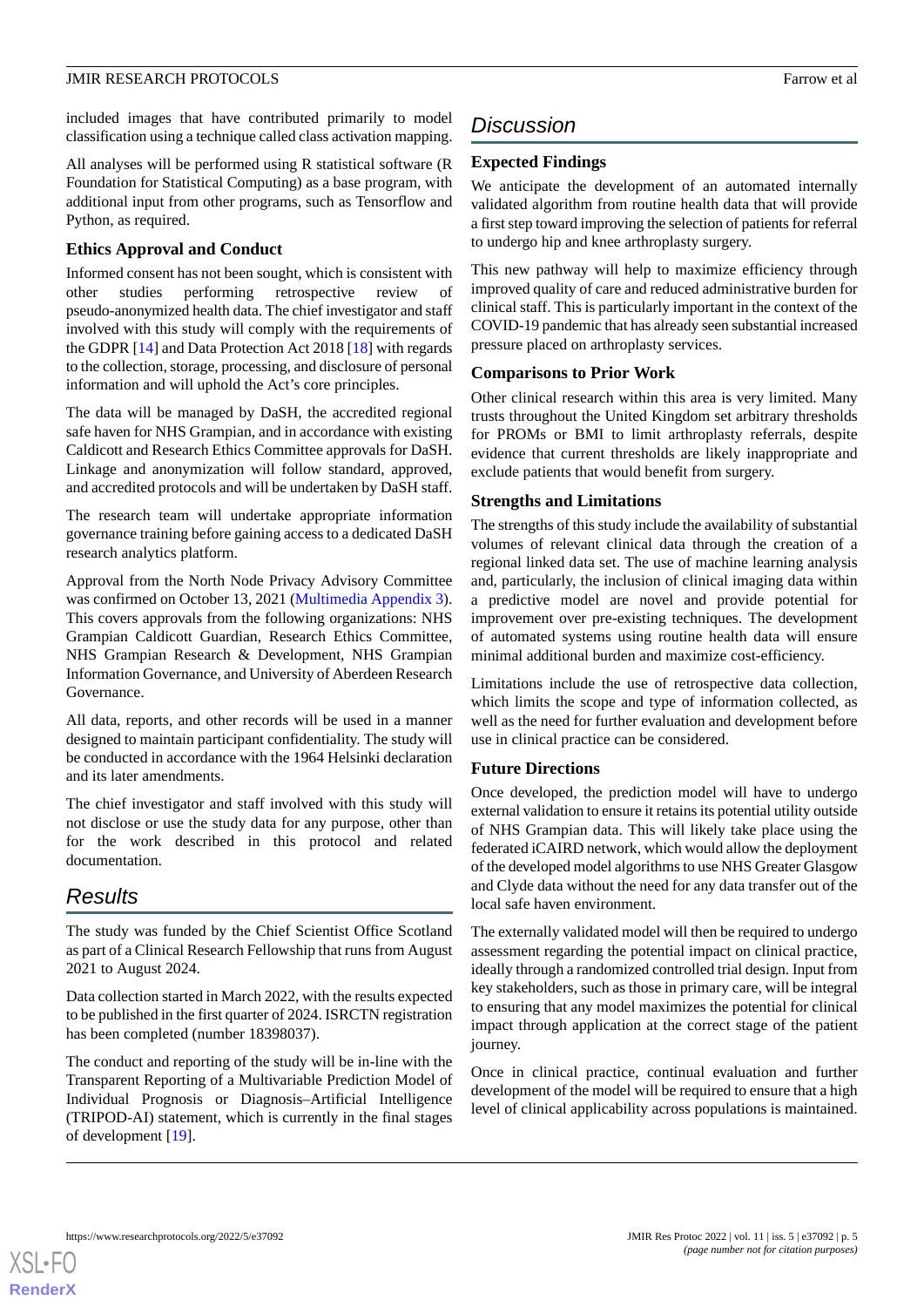# **Acknowledgments**

The study was funded by the Chief Scientist Office Scotland as part of a Clinical Research Fellowship that runs from August 2021 to August 2024 (CAF/21/06). LF is the grant holder and LA is the chief investigator.

The authors are grateful for the input of Jenny Gregory (University of Aberdeen), Greig Nicol (NHS Grampian), Dominic Meek (Glasgow University and NHS Greater Glasgow and Clyde), and

Diane Smith (patient partner) in the development of the study protocol.

# **Conflicts of Interest**

<span id="page-5-12"></span>None declared.

# **Multimedia Appendix 1**

<span id="page-5-13"></span>Data management plan. [[DOCX File , 35 KB](https://jmir.org/api/download?alt_name=resprot_v11i5e37092_app1.docx&filename=8da8ce79f62ed1f7ec62bfa319f07f46.docx)-[Multimedia Appendix 1\]](https://jmir.org/api/download?alt_name=resprot_v11i5e37092_app1.docx&filename=8da8ce79f62ed1f7ec62bfa319f07f46.docx)

# **Multimedia Appendix 2**

<span id="page-5-14"></span>Data linkage plan. [[DOCX File , 118 KB-Multimedia Appendix 2\]](https://jmir.org/api/download?alt_name=resprot_v11i5e37092_app2.docx&filename=19337faba2239599d1832beefe437561.docx)

# **Multimedia Appendix 3**

<span id="page-5-0"></span>North Node Privacy Advisory Committee Approval. [[PDF File \(Adobe PDF File\), 179 KB](https://jmir.org/api/download?alt_name=resprot_v11i5e37092_app3.pdf&filename=8199f6a4aefc7aac3e846f599d7ff531.pdf)-[Multimedia Appendix 3\]](https://jmir.org/api/download?alt_name=resprot_v11i5e37092_app3.pdf&filename=8199f6a4aefc7aac3e846f599d7ff531.pdf)

## <span id="page-5-1"></span>**References**

- <span id="page-5-2"></span>1. MSK Calculator. Versus Arthritis. 2020. URL: [https://www.versusarthritis.org/policy/resources-for-policy-makers/](https://www.versusarthritis.org/policy/resources-for-policy-makers/musculoskeletal-calculator/download-full-msk-calculator-datasets/) [musculoskeletal-calculator/download-full-msk-calculator-datasets/](https://www.versusarthritis.org/policy/resources-for-policy-makers/musculoskeletal-calculator/download-full-msk-calculator-datasets/) [accessed 2022-05-02]
- 2. Scott CEH, MacDonald DJ, Howie CR. 'Worse than death' and waiting for a joint arthroplasty. Bone Joint J 2019 Aug;101-B(8):941-950 [\[FREE Full text\]](http://europepmc.org/abstract/MED/31362549) [doi: [10.1302/0301-620X.101B8.BJJ-2019-0116.R1](http://dx.doi.org/10.1302/0301-620X.101B8.BJJ-2019-0116.R1)] [Medline: [31362549](http://www.ncbi.nlm.nih.gov/entrez/query.fcgi?cmd=Retrieve&db=PubMed&list_uids=31362549&dopt=Abstract)]
- <span id="page-5-3"></span>3. Eibich P, Dakin HA, Price AJ, Beard D, Arden NK, Gray AM. Associations between preoperative Oxford hip and knee scores and costs and quality of life of patients undergoing primary total joint replacement in the NHS England: an observational study. BMJ Open 2018 Apr 10;8(4):e019477 [\[FREE Full text](https://bmjopen.bmj.com/lookup/pmidlookup?view=long&pmid=29643154)] [doi: [10.1136/bmjopen-2017-019477\]](http://dx.doi.org/10.1136/bmjopen-2017-019477) [Medline: [29643154](http://www.ncbi.nlm.nih.gov/entrez/query.fcgi?cmd=Retrieve&db=PubMed&list_uids=29643154&dopt=Abstract)]
- <span id="page-5-5"></span><span id="page-5-4"></span>4. Turkiewicz A, Petersson IF, Björk J, Hawker G, Dahlberg LE, Lohmander LS, et al. Current and future impact of osteoarthritis on health care: a population-based study with projections to year 2032. Osteoarthritis Cartilage 2014 Nov;22(11):1826-1832 [[FREE Full text](https://linkinghub.elsevier.com/retrieve/pii/S1063-4584(14)01188-1)] [doi: [10.1016/j.joca.2014.07.015](http://dx.doi.org/10.1016/j.joca.2014.07.015)] [Medline: [25084132\]](http://www.ncbi.nlm.nih.gov/entrez/query.fcgi?cmd=Retrieve&db=PubMed&list_uids=25084132&dopt=Abstract)
- <span id="page-5-6"></span>5. Scottish Arthroplasty Project Report 2019. NHS National Services Scotland. URL: [https://www.arthro.scot.nhs.uk/Reports/](https://www.arthro.scot.nhs.uk/Reports/Visualisation.html) [Visualisation.html](https://www.arthro.scot.nhs.uk/Reports/Visualisation.html) [accessed 2022-05-02]
- <span id="page-5-7"></span>6. Patel A, Pavlou G, Mújica-Mota RE, Toms AD. The epidemiology of revision total knee and hip arthroplasty in England and Wales: a comparative analysis with projections for the United States. a study using the National Joint Registry dataset. Bone Joint J 2015 Aug;97-B(8):1076-1081. [doi: [10.1302/0301-620X.97B8.35170\]](http://dx.doi.org/10.1302/0301-620X.97B8.35170) [Medline: [26224824](http://www.ncbi.nlm.nih.gov/entrez/query.fcgi?cmd=Retrieve&db=PubMed&list_uids=26224824&dopt=Abstract)]
- <span id="page-5-8"></span>7. Price AJ, Kang S, Cook JA, Dakin H, Blom A, Arden N, ACHE Study team. The use of patient-reported outcome measures to guide referral for hip and knee arthroplasty. Bone Joint J 2020 Jul;102-B(7):941-949 [[FREE Full text](http://europepmc.org/abstract/MED/32600142)] [doi: [10.1302/0301-620X.102B7.BJJ-2019-0102.R2](http://dx.doi.org/10.1302/0301-620X.102B7.BJJ-2019-0102.R2)] [Medline: [32600142](http://www.ncbi.nlm.nih.gov/entrez/query.fcgi?cmd=Retrieve&db=PubMed&list_uids=32600142&dopt=Abstract)]
- <span id="page-5-9"></span>8. Giori NJ, Amanatullah DF, Gupta S, Bowe T, Harris AH. Risk reduction compared with access to care: quantifying the trade-off of enforcing a body mass index eligibility criterion for joint replacement. J Bone Joint Surg Am 2018 Apr 04;100(7):539-545 [[FREE Full text](http://europepmc.org/abstract/MED/29613922)] [doi: [10.2106/JBJS.17.00120\]](http://dx.doi.org/10.2106/JBJS.17.00120) [Medline: [29613922\]](http://www.ncbi.nlm.nih.gov/entrez/query.fcgi?cmd=Retrieve&db=PubMed&list_uids=29613922&dopt=Abstract)
- <span id="page-5-10"></span>9. Yapp LZ, Clarke JV, Moran M, Simpson AHRW, Scott CEH. National operating volume for primary hip and knee arthroplasty in the COVID-19 era: a study utilizing the Scottish arthroplasty project dataset. Bone Jt Open 2021 Mar;2(3):203-210 [[FREE Full text\]](http://europepmc.org/abstract/MED/33739125) [doi: [10.1302/2633-1462.23.BJO-2020-0193.R1](http://dx.doi.org/10.1302/2633-1462.23.BJO-2020-0193.R1)] [Medline: [33739125](http://www.ncbi.nlm.nih.gov/entrez/query.fcgi?cmd=Retrieve&db=PubMed&list_uids=33739125&dopt=Abstract)]
- <span id="page-5-11"></span>10. Ostendorf M, Buskens E, van Stel H, Schrijvers A, Marting L, Dhert W, et al. Waiting for total hip arthroplasty: avoidable loss in quality time and preventable deterioration. J Arthroplasty 2004 Apr;19(3):302-309. [doi: [10.1016/j.arth.2003.09.015\]](http://dx.doi.org/10.1016/j.arth.2003.09.015) [Medline: [15067641](http://www.ncbi.nlm.nih.gov/entrez/query.fcgi?cmd=Retrieve&db=PubMed&list_uids=15067641&dopt=Abstract)]
- 11. Nikolova S, Harrison M, Sutton M. The impact of waiting time on health gains from surgery: evidence from a national patient-reported outcome dataset. Health Econ 2016 Aug 26;25(8):955-968. [doi: [10.1002/hec.3195](http://dx.doi.org/10.1002/hec.3195)] [Medline: [26013773](http://www.ncbi.nlm.nih.gov/entrez/query.fcgi?cmd=Retrieve&db=PubMed&list_uids=26013773&dopt=Abstract)]
- 12. Calbet JAL. Ageing, exercise and cardiovascular health: good and bad news. J Physiol 2012 Nov 01;590(21):5265-5266 [[FREE Full text](https://doi.org/10.1113/jphysiol.2012.244400)] [doi: [10.1113/jphysiol.2012.244400\]](http://dx.doi.org/10.1113/jphysiol.2012.244400) [Medline: [23118064\]](http://www.ncbi.nlm.nih.gov/entrez/query.fcgi?cmd=Retrieve&db=PubMed&list_uids=23118064&dopt=Abstract)

[XSL](http://www.w3.org/Style/XSL)•FO **[RenderX](http://www.renderx.com/)**